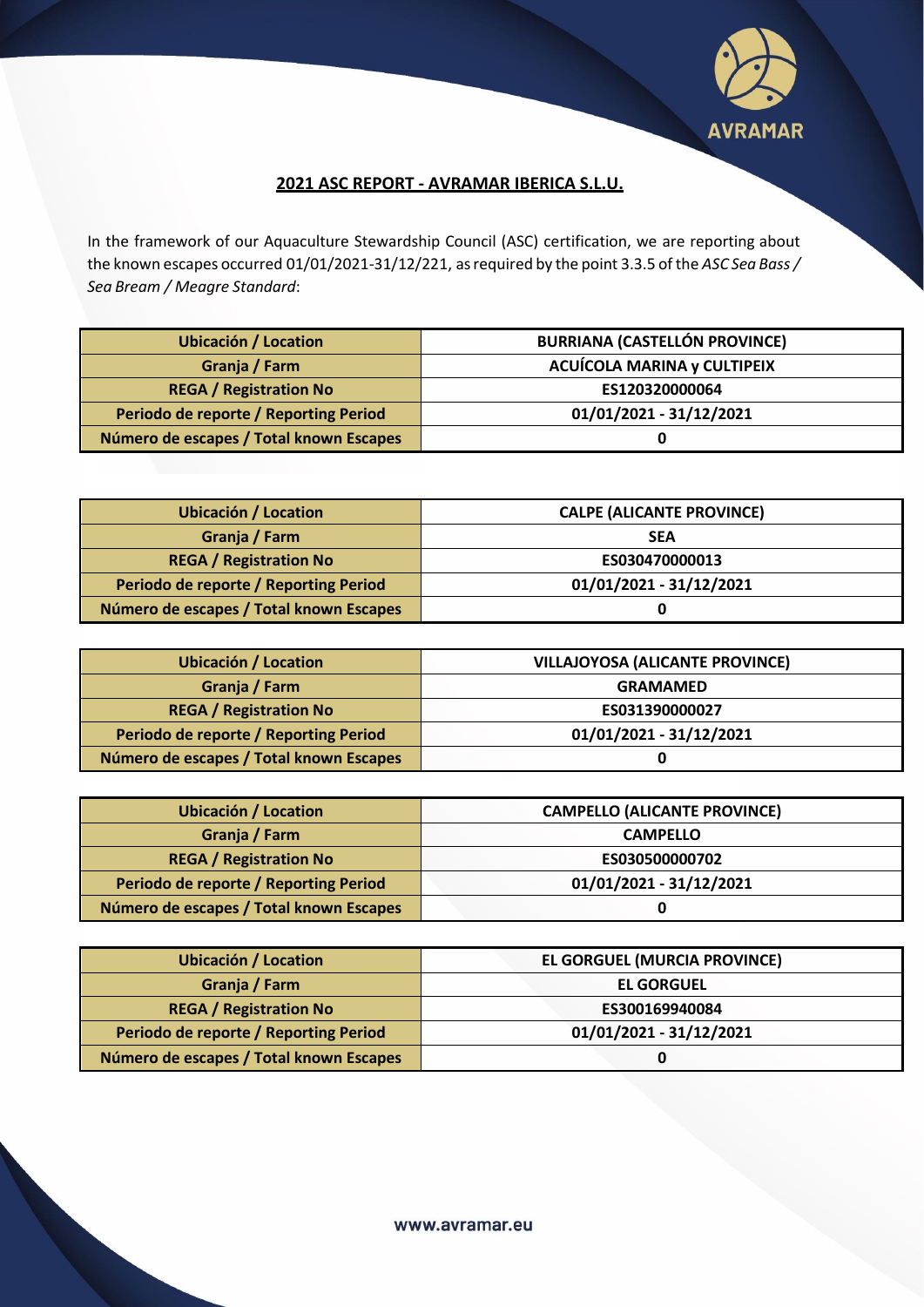

## **2021 ASC REPORT - AVRAMAR AQUACULTURE S.A.**

In the framework of our Aquaculture Stewardship Council (ASC) certification, we are reporting about the known escapes occurred 01/01/2021-31/12/221, asrequired by the point 3.3.5 of the *ASC Sea Bass / Sea Bream / Meagre Standard*:

| <b>Τοποθεσία / Location</b>                           | Νότια Εύβοια / South Evia    |                            |  |
|-------------------------------------------------------|------------------------------|----------------------------|--|
| Μονάδα / Farm                                         | Μπογαζάκι / Bogazaki         |                            |  |
| Κωδικός / Registration No                             |                              |                            |  |
| <b>Reporting Period</b>                               |                              | 01/01/2021 - 31/12/2021    |  |
| Σύνολο Διαφυγών / Total known Escapes                 |                              | 0                          |  |
| <b>Τοποθεσία / Location</b>                           |                              | Φωκίδα / Fokida            |  |
| Μονάδα / Farm                                         |                              | Βαθιά Λούζα / Vathia Louza |  |
| Κωδικός / Registration No                             |                              |                            |  |
| <b>Reporting Period</b>                               |                              | 01/01/2021 - 31/12/2021    |  |
| Σύνολο Διαφυγών / Total known Escapes                 | 8.000                        |                            |  |
| Date of escape event                                  | No of Fish (approx.)         | Είδος / Species            |  |
| $01/01 - 31/03$                                       | 2.500                        | Τσιπούρα / Sea Bream       |  |
| $01/04 - 30/06$                                       | 500                          | Λαυράκι / Sea Bass         |  |
| $01/04 - 30/06$                                       | 3.700                        | Τσιπούρα / Sea Bream       |  |
| $01/07 - 30/09$                                       | 400                          | Λαυράκι / Sea Bass         |  |
| $01/07 - 30/09$                                       | 200                          | Τσιπούρα / Sea Bream       |  |
| $01/10 - 31/12$                                       | 700                          | Λαυράκι / Sea Bass         |  |
| <b>Τοποθεσία / Location</b><br>Θεσπρωτία / Thesprotia |                              |                            |  |
| Μονάδα / Farm                                         | Κάτω Αετός / Kato Aetos      |                            |  |
| Κωδικός / Registration No                             |                              |                            |  |
| <b>Reporting Period</b>                               |                              | 01/01/2021 - 31/12/2021    |  |
| Σύνολο Διαφυγών / Total known Escapes                 |                              |                            |  |
|                                                       |                              |                            |  |
| <b>Τοποθεσία / Location</b>                           | Θεσπρωτία / Thesprotia       |                            |  |
| Μονάδα / Farm<br>Κωδικός / Registration No            | Ακρ. Παγανιάς / Cape Pagania |                            |  |
| <b>Reporting Period</b>                               | 01/01/2021 - 31/12/2021      |                            |  |
| Σύνολο Διαφυγών / Total known Escapes                 | 1.650                        |                            |  |
| Date of escape event                                  | No of Fish (approx.)         | Eίδος / Species            |  |
| $01/11 - 31/12$                                       | 850                          | Λαυράκι / Sea Bass         |  |
| $01/06 - 31/12$                                       | 500                          | Τσιπούρα / Sea Bream       |  |
| $01/12 - 31/12$                                       | 300                          | Τσιπούρα / Sea Bream       |  |
|                                                       |                              |                            |  |